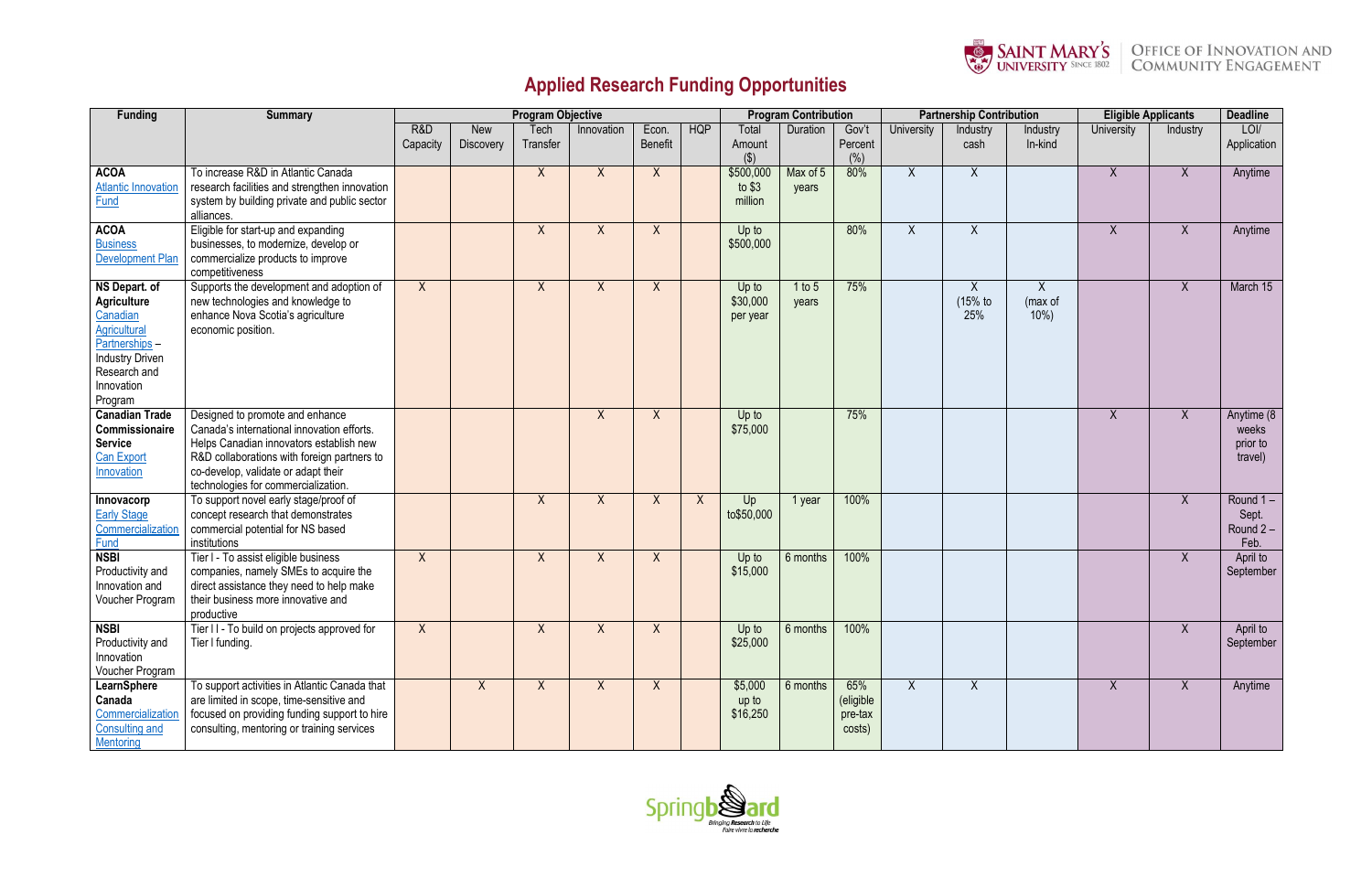

## **Applied Research Funding Opportunities**

| <b>Funding</b>                                                               | <b>Summary</b>                                                                                                                                                              | <b>Program Objective</b> |                         |                  |            |                         |              |                                                           | <b>Program Contribution</b> |                             |                                  | <b>Partnership Contribution</b> |                     | <b>Eligible Applicants</b> |                                               | <b>Deadline</b>         |
|------------------------------------------------------------------------------|-----------------------------------------------------------------------------------------------------------------------------------------------------------------------------|--------------------------|-------------------------|------------------|------------|-------------------------|--------------|-----------------------------------------------------------|-----------------------------|-----------------------------|----------------------------------|---------------------------------|---------------------|----------------------------|-----------------------------------------------|-------------------------|
|                                                                              |                                                                                                                                                                             | R&D<br>Capacity          | New<br><b>Discovery</b> | Tech<br>Transfer | Innovation | Econ.<br><b>Benefit</b> | <b>HQP</b>   | Total<br>Amount<br>$($ $\Diamond$ )                       | Duration                    | Gov't<br>Percent<br>$(\% )$ | University                       | Industry<br>cash                | Industry<br>In-kind | University                 | Industry                                      | LOI/<br>Application     |
| <b>Mitacs</b><br>Accelerate<br>Program                                       | To support a single or team research<br>internships that address a larger single<br>research plan                                                                           | X                        |                         | X                |            | X                       | X            | \$15,000<br>(intern)                                      | months                      | 50%                         |                                  | $\mathsf{X}$                    |                     | X                          |                                               | Anytime                 |
| <b>Mitacs</b><br>E-Accelerate                                                | Accelerate entrepreneur provides student<br>entrepreneurs to further develop the<br>research or technology at the core of their<br>business.                                | X                        |                         | X                |            | X                       | X            | Min of<br>\$10,000                                        | 4 months                    | 50%                         |                                  | Χ<br>(student<br>company)       |                     | X                          |                                               | Anytime                 |
| <b>Mitacs</b><br><b>Elevate Program</b>                                      | To support postdoctoral fellowships that<br>excel in their field and can contribute<br>applied research to address a company<br>challenge                                   | X                        |                         | X                |            | X                       | $\mathsf{X}$ | \$55,000<br>per year                                      | 2 years                     | 45%                         |                                  | Χ<br>\$30,000                   |                     |                            |                                               | February 19,<br>2020    |
| <b>NRC-IRAP</b><br>Science and<br>Technology<br><b>Assistance</b><br>Program | To support SME driven scientific or<br>technical request for direct R&D support,<br>faculty may be approached by the OICE to<br>work on a project                           | X                        |                         |                  | X          | X                       |              | \$5,000                                                   | 3 to 5<br>days              | 100%                        |                                  |                                 | $\mathsf{X}$        |                            | $\mathsf{X}$                                  | Anytime                 |
| <b>NSERC</b><br><b>Alliance Grants</b>                                       | Generate new knowledge and technologies<br>with the strong potential to strengthen<br>Canada's industry, generate wealth, create<br>jobs, influence Canadian public policy. | X                        | X                       | X                | X          | X                       | X            | \$20,000<br>to $$1$<br>million per<br>year                | 1 to 5<br>years             | 50% to<br>90%               |                                  | X                               | X                   | X                          |                                               | Anytime                 |
| <b>NSERC</b><br><b>I2I</b> Idea to                                           | Market assessment                                                                                                                                                           |                          | X                       | X                |            | $\sf X$                 |              | \$15,000                                                  | 1 year                      | 75%                         | $\sf X$                          |                                 |                     | X                          |                                               | Jan, Apr, Jul,<br>Sept. |
| Innovation                                                                   | Phase I: Reduction to practice                                                                                                                                              |                          | $\pmb{\mathsf{X}}$      | $\sf X$          |            | $\sf X$                 |              | \$125,000                                                 | 1 year                      | 100%                        |                                  |                                 |                     | $\mathsf{X}$               |                                               |                         |
|                                                                              | Phase I b: Supplement                                                                                                                                                       |                          | $\sf X$                 | $\pmb{\chi}$     |            | $\sf X$                 |              | \$60,000                                                  | 6 months                    | 100%                        |                                  |                                 |                     | $\overline{X}$             |                                               |                         |
|                                                                              | Phase II: Technology enhancement<br>Phase II a: Early-stage investment partner                                                                                              |                          | $\sf X$                 | X                |            | X                       |              | \$125,000                                                 | 6 to 18<br>months           | up to<br>67%                | X                                | X (33% of<br>costs)             |                     | $\mathsf{X}$               |                                               |                         |
|                                                                              | Phase II: Technology enhancement<br>Phase II b: Partners with Canadian<br>company                                                                                           |                          | X                       | X                |            | X                       |              | \$350,000                                                 | Max of 2<br>years           | 50%                         | X                                | X (40% of<br>costs)             | X (10% of<br>costs( | X                          |                                               |                         |
| <b>Divert NS</b><br><b>Research and</b><br>Development                       | Development of innovative products and<br>services that divert solid waste from landfill                                                                                    | X                        |                         |                  | X          |                         |              | Up to<br>\$50,000                                         |                             | 50%                         |                                  | Χ                               | Χ                   | Χ                          | X                                             | Anytime                 |
| <b>Divert NS</b><br><b>Value Added</b><br>Manufacturing                      | Commercializing new products from solid<br>waste resources, develop new waste<br>resource handling processes or new<br>markets for waste resources.                         | X                        |                         | X                | X          |                         |              | No limit                                                  |                             | 50%                         |                                  | $\mathsf{X}$                    |                     |                            | X<br>(confirm<br>20%<br>equity in<br>project) | Anytime                 |
| <b>Divert NS</b><br><b>Student Research</b><br>Grants                        | Honours Undergraduate and Masters<br>Graduate work research related to solid<br>waste diversion                                                                             | X                        | X                       |                  | X          |                         |              | \$8,000<br>(under-<br>graduate)<br>\$15,000<br>(graduate) | Up to $2$<br>years          | 70%                         | $\sf X$<br>(cash and<br>in-kind) |                                 |                     | X                          |                                               | Anytime                 |